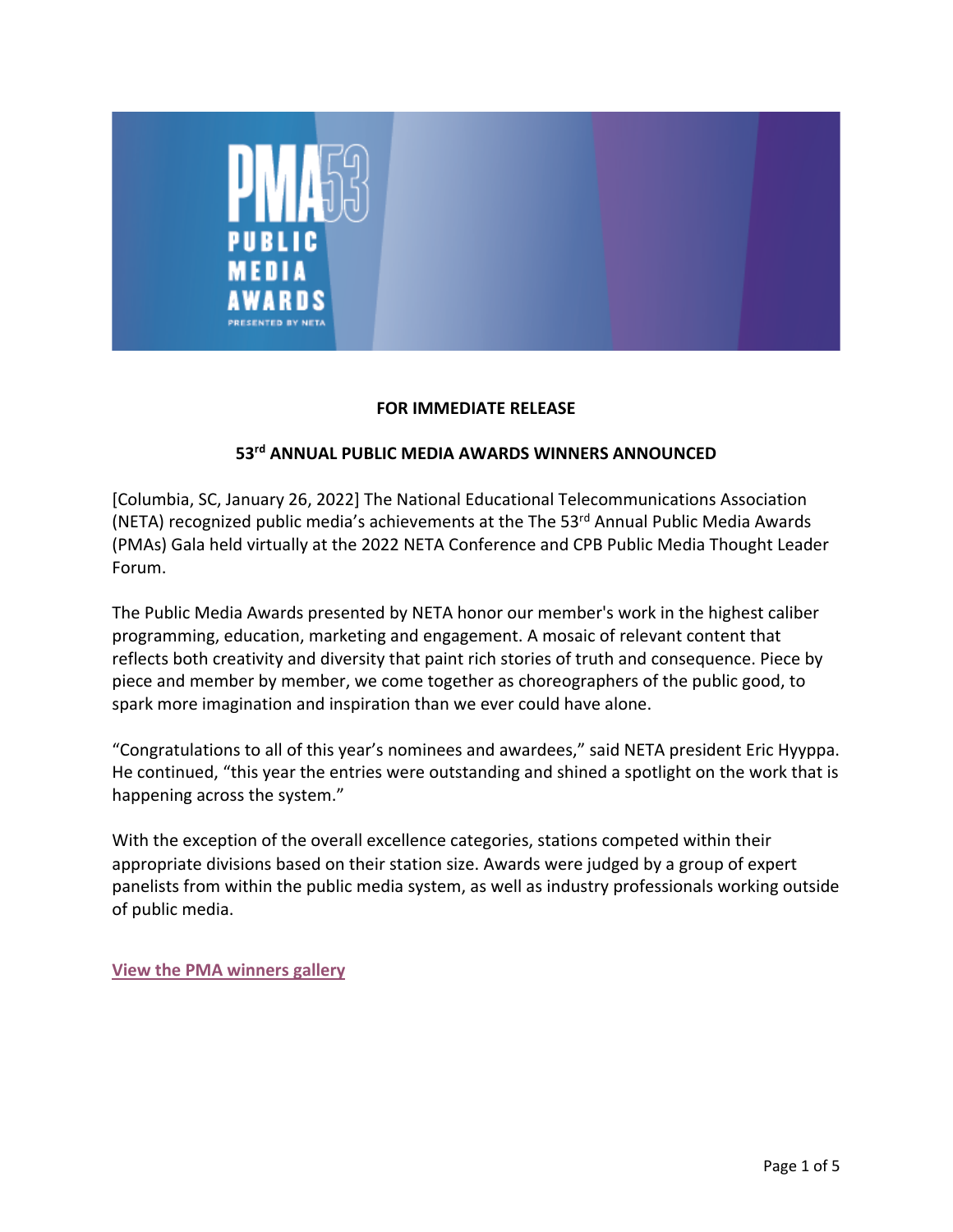# **The 53rd Annual Public Media Award Winners:**

#### **COMMUNITY ENGAGEMENT**

#### **COVID-19 Community Engagement**

Virtual Camps for Kids and Families, ThinkTV Library Pathfinders, West Virginia Public Broadcasting

#### **Community Initiative**

The WNET Group's "New American Dream" Virtual Town Hall Series, WNET Racism: Challenging Perceptions, VPM

#### **Kids & Family**

WFSU Summer Challenge 2021 Mountains, Hills and Mounds, WFSU Summer Series, Lehigh Valley Public Media

#### **Local Project**

Reading in the Delta, Arkansas PBS Science Pub, WSKG

#### **National Project**

Move to Include, WXXI Preventing Youth Suicide in Alaska - Well Beings Tour, Alaska Public Media

## **CONTENT**

## **Arts & Entertainment**

Saving Art - One Artist at a Time, Arizona PBS This is Utah: The Art of Healing, PBS Utah Hero Elementary "AJ's Extra Superpower", TPT Legacy List with Matt Paxton (Season 2), VPM

## **COVID-19 Content**

Career Hacks, GBH Camp TV, WNET American Portrait: Central Illinois - Lift Every Voice, Illinois Public Media

## **Cultural Documentary**

Urban Forge: Ozark Artistry, Arkansas PBS Under the Ground: The Story of Liberation News Service, Rhode Island PBS The Story of Us: A KMOS American Portrait Special, KMOS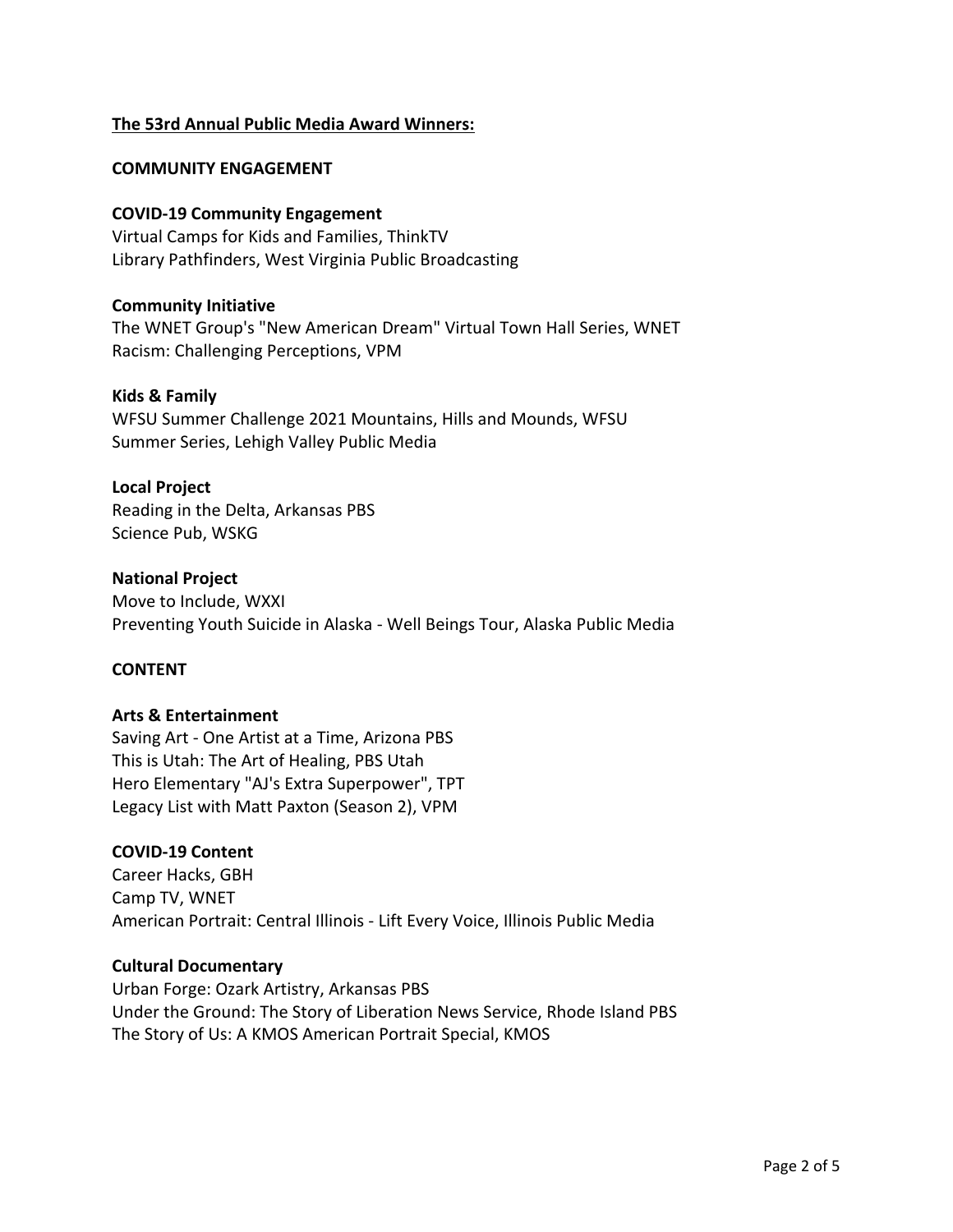## **Education/Schools**

How Students are Fighting Zoom Fatigue, WETA Dark History - A Segment from Rhode Island PBS Weekly, Rhode Island PBS

## **Historical Documentary**

Back in Time: Reign of Terror, OETA In the Shadow of Fairview, OPB Chasing Silver: The Story of Gorham, Rhode Island PBS

## **Military Chronicles**

Utah Insight: Wounds of War - Veterans and Mental Health, PBS Utah Greater Chattanooga: Touched by War, WTCI PBS

## **News & Public Affairs**

Mothers First, Houston Public Media Alaska Insight, Alaska Public Media

# **Podcast**

Stories from the Stage: The Podcast, WORLD Channel (GBH) Seizing Freedom, VPM

## **Short Form**

This is Utah: A Poet's Mind, PBS Utah Eye on the Arts | Luke Eliot/Plum Grove Music, Lakeshore Public Media

## **Topical Documentary**

California's Forgotten Children, WTVP Rosemary, West Virginia Public Broadcasting

## **Use of Digital Media**

Interactive Digital Projects, Nashville Public Television Beyond the Report, Texas Tech University Public Media

## **EDUCATION**

## **Educational Resources for the Classroom**

Re/sound: Songs of Wisconsin, PBS Wisconsin "Back to School" Student Reporting Modules, WETA Remote Learning K-3, PBS Western Reserve

## **Educational Resources for the Community**

Lehigh Valley Reads - Build a Library. Build a Future., Lehigh Valley Public Media VA TV Classroom - Season 2, WHRO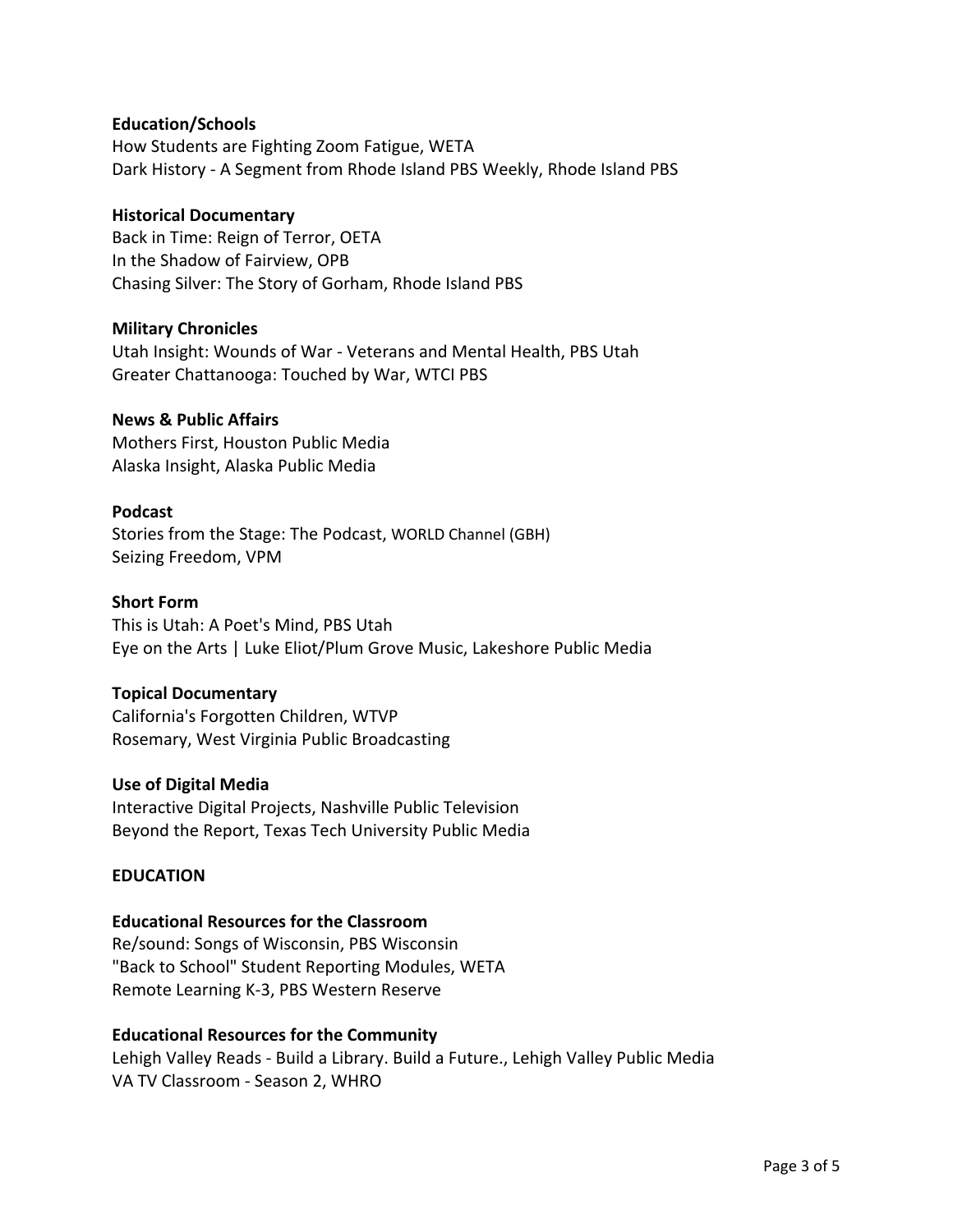**Innovation in Education**

NOVA Science Studio, GBH WTCI EDUCATE, WTCI PBS

## **Learning Events**

Face the Facts': Election 2020 Youth Town Hall, WETA Disrupted: How Covid Changed Education, WETA Reading Across Rhode Island: STAMPED Evenings for Educators, Rhode Island PBS

## **Teacher Professional Learning**

PBS KIDS Community Learning Cohort for Library Staff, PBS Wisconsin PSU Micro-credentialing, Lehigh Valley Public Media

# **Independent Production**

HEARD, Martin Montgomery/VPM Rap Squad, Nathan Willis/Arkansas PBS

# **MARKETING/COMMUNICATIONS**

## **Annual Report**

Dimensions Membership Guide, WHRO Illinois Public Media 2020 Annual Report, Illinois Public Media Alaska Public Media's 2020 Annual Report to the Community, Alaska Public Media

## **COVID-19 Marketing/Communications**

Call in COVID-19 Teako Testimonial Promo, KRWG Public Media

## **Integrated Media Campaign**

The Story of Us: A KMOS American Portrait Special, KMOS Tulsa Race Massacre: 100 Years Later, OETA

## **Promotion**

WTVPeople, WTVP Work Like a Girl: Pierette Swan, WHRO

# **Social Media**

More Than Half, PBS Utah Why Race Matters, PBS Wisconsin Women in STEM, WSKG

## **Special Event**

"We the Young People" Inauguration Special, WETA Athlete of the Year Award, Lehigh Valley Public Media